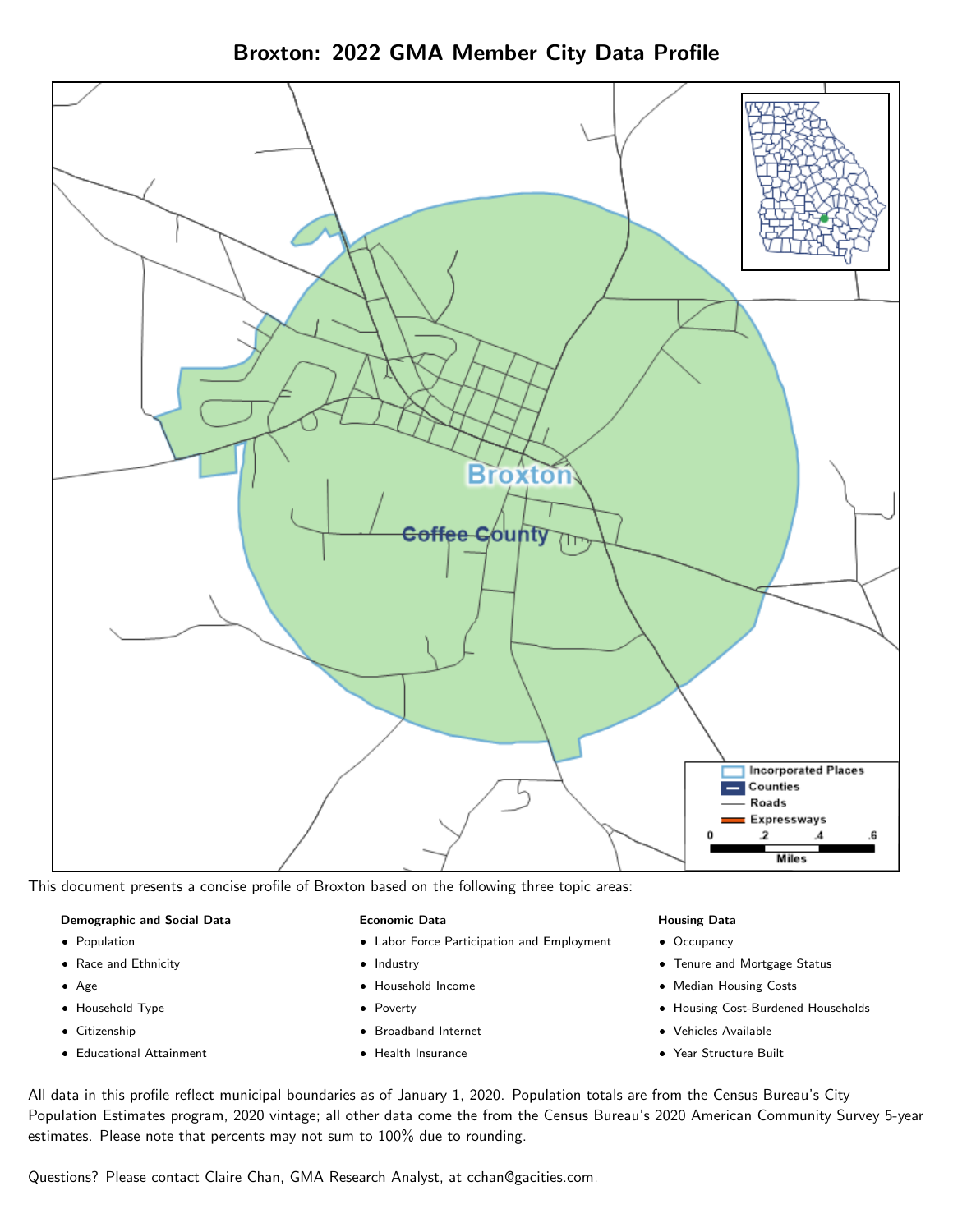# Broxton: Demographic and Social





## **Citizenship**



Source: American Community Survey, 2020 5-year estimates, table B05002 Source: American Community Survey, 2020 5-year estimates, table B15002

## Race and Ethnicity



Source: U.S. Census Bureau, City Population Estimates, 2020 vintage Source: American Community Survey, 2020 5-year estimates, table B03002

# Household Type



Source: American Community Survey, 2020 5-year estimates, table B01001 Source: American Community Survey, 2020 5-year estimates, table B11001

## Educational Attainment



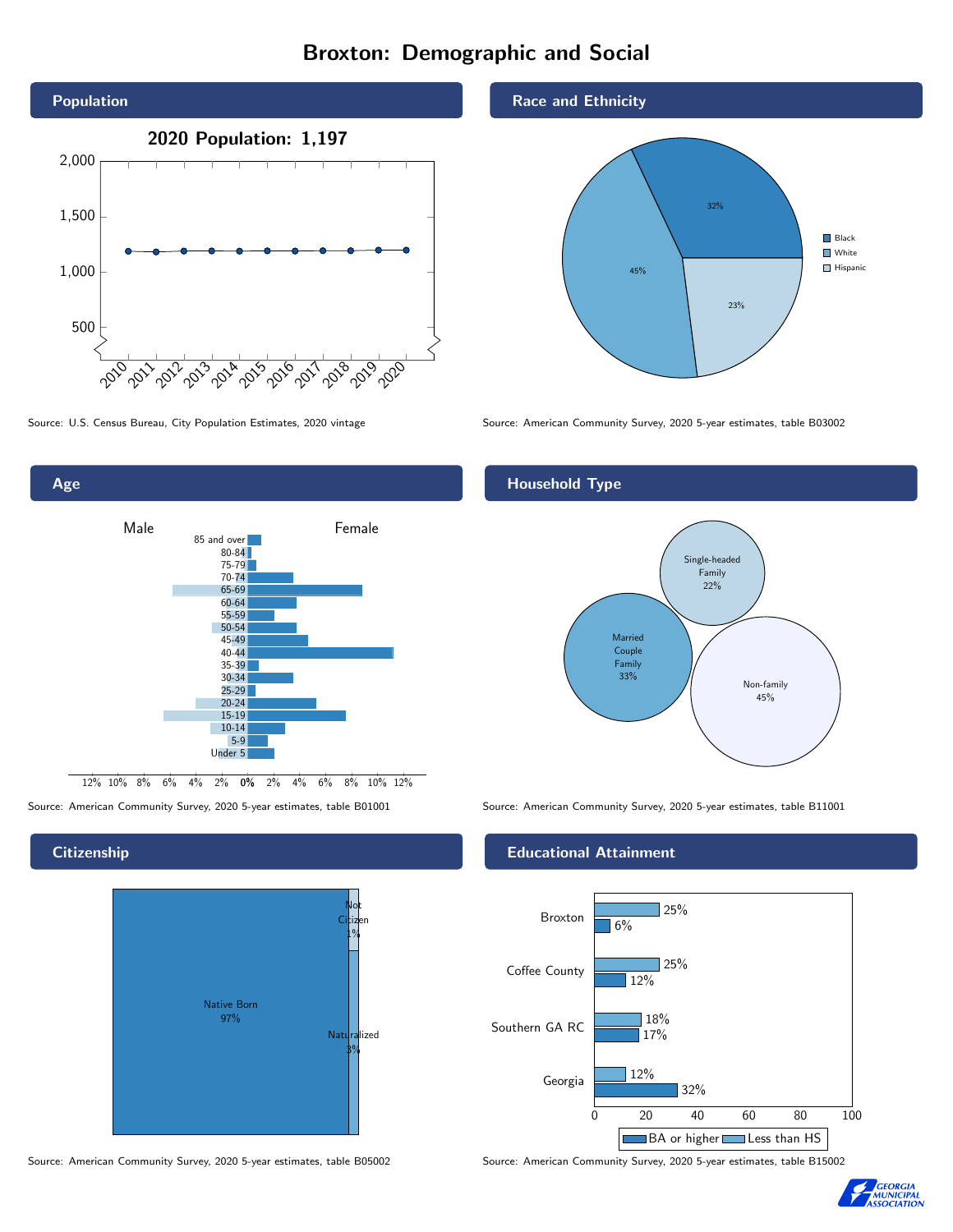# Broxton: Economic



Source: American Community Survey, 2020 5-year estimates, table B23001 Note: Unemployment rate is based upon the civilian labor force.

## Industry

| Agriculture, forestry, fishing and hunting, and mining      | 11%   |
|-------------------------------------------------------------|-------|
| Construction                                                | 15%   |
| Manufacturing                                               | 20%   |
| <b>Wholesale Trade</b>                                      | $1\%$ |
| Retail Trade                                                | 11%   |
| Transportation and warehousing, and utilities               | $4\%$ |
| Information                                                 | $0\%$ |
| Finance and insurance, real estate, rental, leasing         | 3%    |
| Professional, scientific, mgt, administrative, waste mgt    | $4\%$ |
| Educational services, and health care and social assistance | 14%   |
| Arts, entertainment, recreation, accommodation, food        | 9%    |
| service                                                     |       |
| Other services, except public administration                | $1\%$ |
| Public administration                                       | 5%    |

Source: American Community Survey, 2020 5-year estimates, table C24030



Source: American Community Survey, 2020 5-year estimates, tables B19013 and B19025 Source: American Community Survey, 2020 5-year estimates, table B17010



Poverty



# **Health Insurance**



Source: American Community Survey, 2020 5-year estimates, table B28002 Source: American Community Survey, 2020 5-year estimates, table B18135